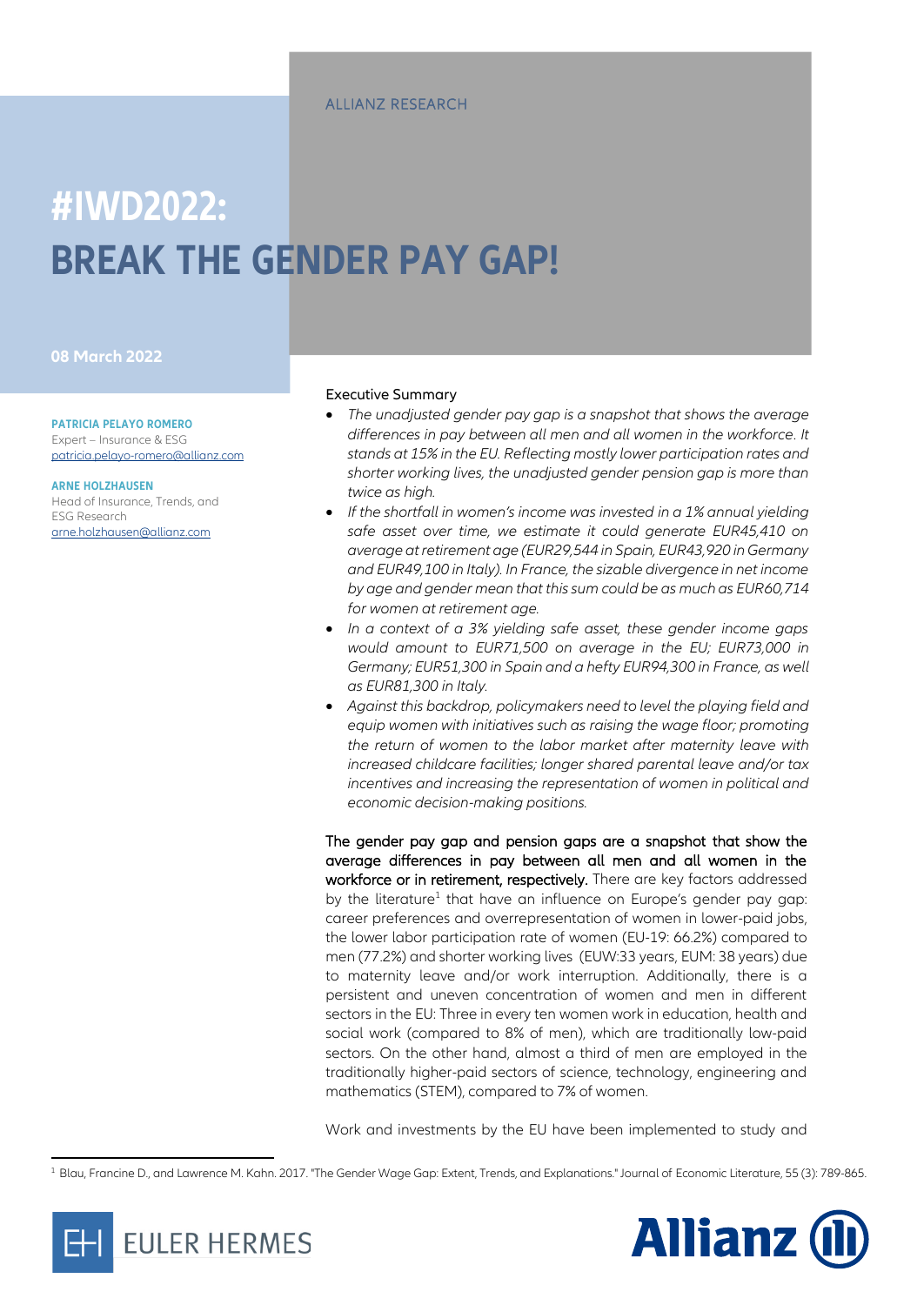measure these so-called "explained Gender Pay Gaps" (see Figure 1). They do not, however, account for the entire pay gap; the so-called "unexplained" factors include statistically unobserved wage determinants of the gender gap such as personal ability, negotiating skills and institutional settings.<sup>2</sup>

Figure 1 – Explained and unexplained parts of the unadjusted gender pay gap (%)



*Source: Eurostat - Structure of earnings survey 2018*

The aim of this paper is to illustrate the economic consequences of these unadjusted income gaps between men and women during their lifetimes in a user-friendly manner. It is not meant to analyse the complex causes that are also complex to disentangle without micro-data.

The unadjusted gender pay gap stands at 15% in the EU. Reflecting mostly lower participation rates and shorter working lives, the unadjusted gender pension gap is more than twice as high. Eurostat provides estimates for average net income by age and gender, which we use to draft an average net "lifetime" income profile (see Figures 2 and 3). We find that in most most countries early career income is remarkably similar for both men and women. However, experience and age – on average – mostly pays off for men, as the gap only widens for women. As their careers progress, women start to see a wider income gap, which peaks in the years between 50 and 64. Whether at the core of this issue there is industry choice, maternity or bias, women are systematically earning less than men; living costs, however, are the same for both.

Somewhat surprisingly, Spain and Italy have a lower-than-average pay gap, but this is largely due to the relatively low employment-to-population rates of women (Spain: 56.6; Italy: 49), who are primarily responsible for childcare and elderly care – as well as unpaid work within households. Where women are employed, it is predominantly in skilled occupations with high pay, leading to a smaller pay gap. In other countries, such as Germany, more women work, but often only part-time<sup>3</sup>. .

Moreover, women's working lives are markedly shorter so when reaching retirement age they have less pension contributions, which leads to net income (or the net income pension at this stage) falling steeply compared





<sup>&</sup>lt;sup>2</sup> Boll, Christina and Lagemann, Andreas. 2018. "Gender pay gap in EU countries based on SES (2014)"

<sup>3</sup>Road to Equal Pay for Women and Men: Facts, causes, measures (BMFSFJ)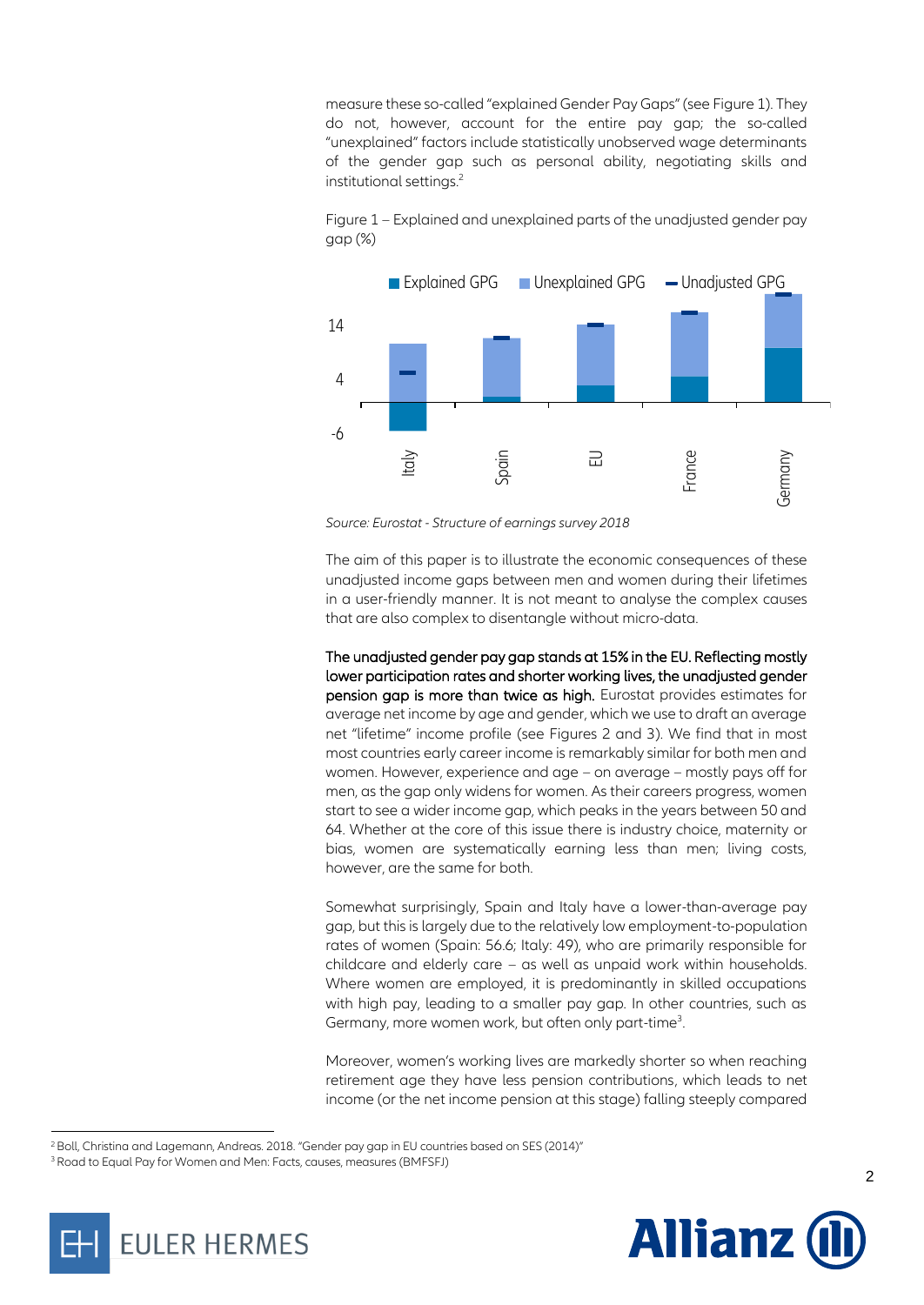to men at retirement age as this figure also includes welfare pension benefit for those that didn't engage in paid labor. This explains the much bigger pension gaps in all countries (see Figure 5). In Spain and Italy, with their low participations rates, the difference between pay and pension gaps is particularly high: In Spain, the latter is more than three times as high; in Italy more than six times.



*Sources: Eurostat, Allianz Research*

If the shortfall in women's income was invested over time, we estimate it could generate at least EUR45,410, per woman in the EU. In France, this sum could go up to EUR60,714. To illustrate the shorfall in lifetime income, we run a simulation in which we use the average nominal net income gap between men and women by age. We use a simple compound interest scheme in which we assume an interest rate of 1% compounded annually. This is a very modest discount rate for annual income but it is based in an average bond yield in the EU. With the lifetime earnings' income profile, we find that if women in the EU-19 were to invest this "income gap" – that



**EULER HERMES**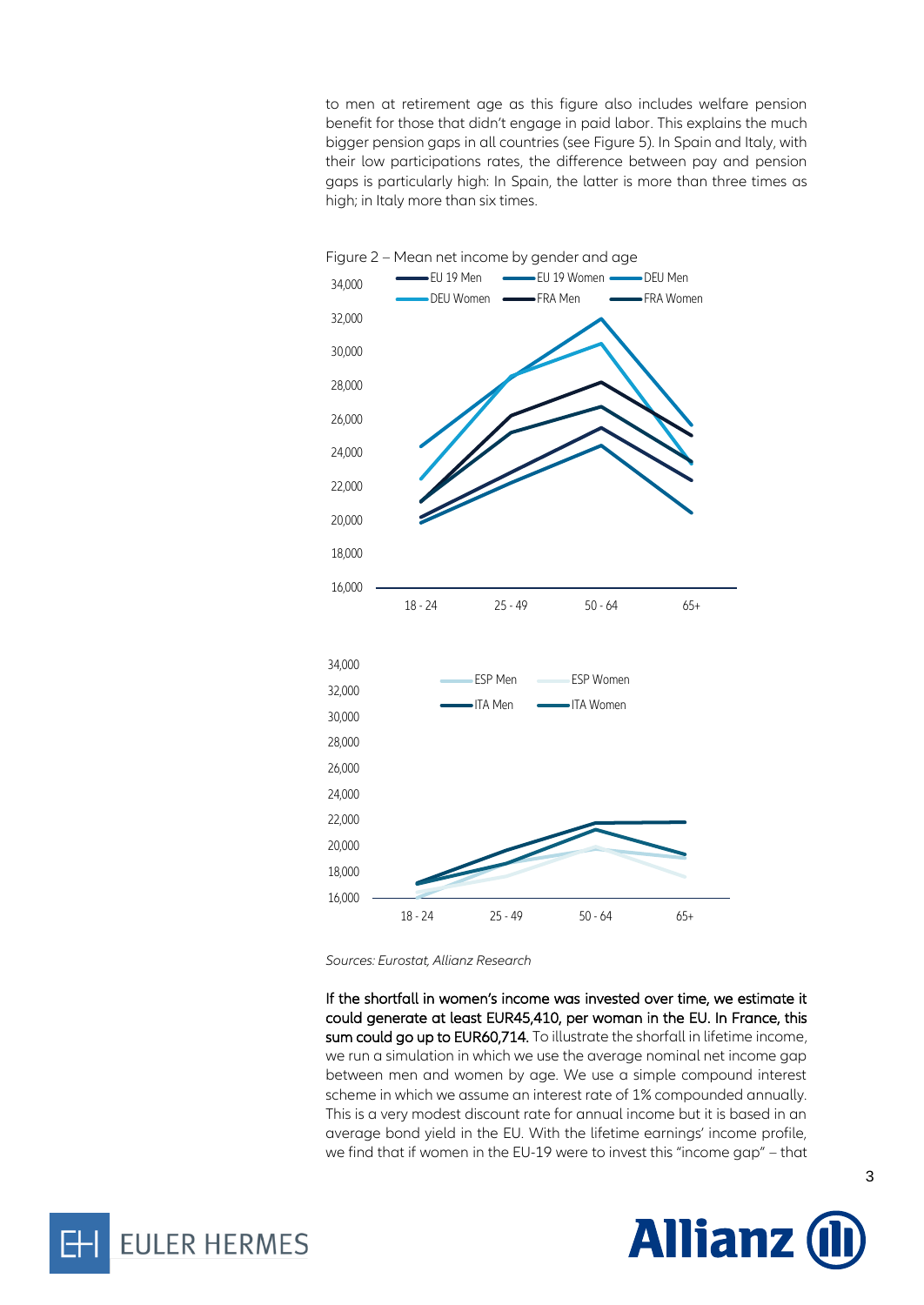they don't perceive – in a safe asset that yields  $1\%$ <sup>4</sup> annually from age  $18$ until they reach retirement, they would accumulate EUR45,410.

Women in Germany, following this "investment scheme" and taking into account the years that they earn marginally more than men, would have an accumulated lifetime income of EUR43,920 when they reach retirement age. In Spain, as incomes are generally lower for both men and women, at retirement age, they would accumulate EUR29,544 on average.

Women in France start off their careers earning more than men but this quickly shifts and the pay gap widens with age. The difference is so large that if women were to invest this "male bonus" they would accumulate EUR60,714 by the age of retirement.

In Italy, as in Spain, incomes are on average lower than in Germany or France, but even so the gender gap in almost 50 years of working, if invested at 1% annual yield, would mean an additional EUR49,100 at retirement age.



Figure 3 – Pay gap accumulated account for women through the years

In France and Italy, the pay gap translates into around 2.3 years of peak average net income for women. In Spain, the pay gap is around 1.7 years of peak average net income, while in Germany this figure is 1.4. Figure 4 shows our simulation of pay gap accumulation compared to the net financial wealth per capita in each of these countries.

If, however, these gender income gaps were invested at the highest range of safe asset investment (3%), the difference over their careers would be much higher – EU-19: EUR71,500; DEU: EUR73,000; ESP: EUR51,300; FRA: EUR94,300; ITA: EUR81,300.

<sup>4</sup>Rate of Return of "safe-assets" taken from: Jorda, J., Knoll, K. et al. 2017. The Rate of Return on Everything, 1870–2015





*Sources: Eurostat, Allianz Research*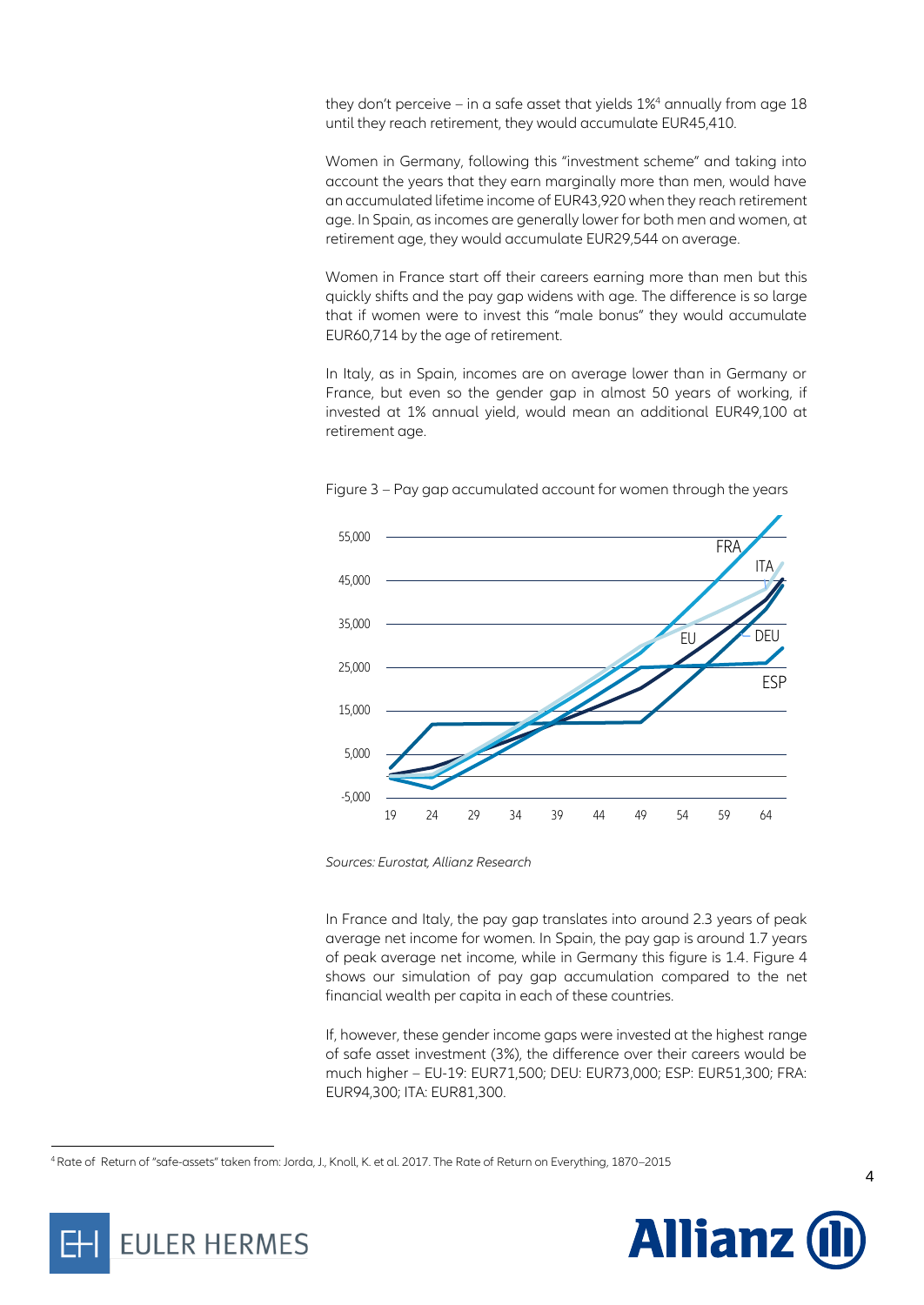

*Sources: Eurostat, Allianz Research<sup>5</sup>*

Policymakers need to level the playing field and equip women with as many tools as possible to be as financially and economically resilient as their male peers.These huge accumulated gaps (see Figure 5) suggest that despite herculean efforts to bridge pay gaps in the EU, including paid maternity leave and increased investment in remuneration frameworks, the average inequality of women in the labor market comes with a sizable cost. They contribute to the heightened vulnerability of women in times of income shocks, i.e. unemployment, retirement, pandemics – and even wars. To avoid every recession becoming a she-cession, policymakers need to continue with their efforts to close the gender pay and pension gas,p which could also close the output gap and give a very necessary boost to the economy.





*Sources: Eurostat, Allianz Research*

To promote equal pay, reforms could focus on different areas: Firstly, raising the wage floor – as women are often overrepresented on lower paying jobs and industries, and this would set a minimum standard when compared to the median wage<sup>6</sup>. Secondly, promoting the return of women to the labor market after maternity leave with tried and true measures such as increased childcare facilities, longer shared parental leave, and/or tax

<sup>5</sup> See our *[Allianz Global Wealth Report 2021](https://www.allianz.com/en/economic_research/publications/specials_fmo/2021_10_07_AllianzGlobalWealthReport2021.html)*

<sup>6</sup> *UN Women Policy Brief. 2016. Tackling the gender pay gap.*



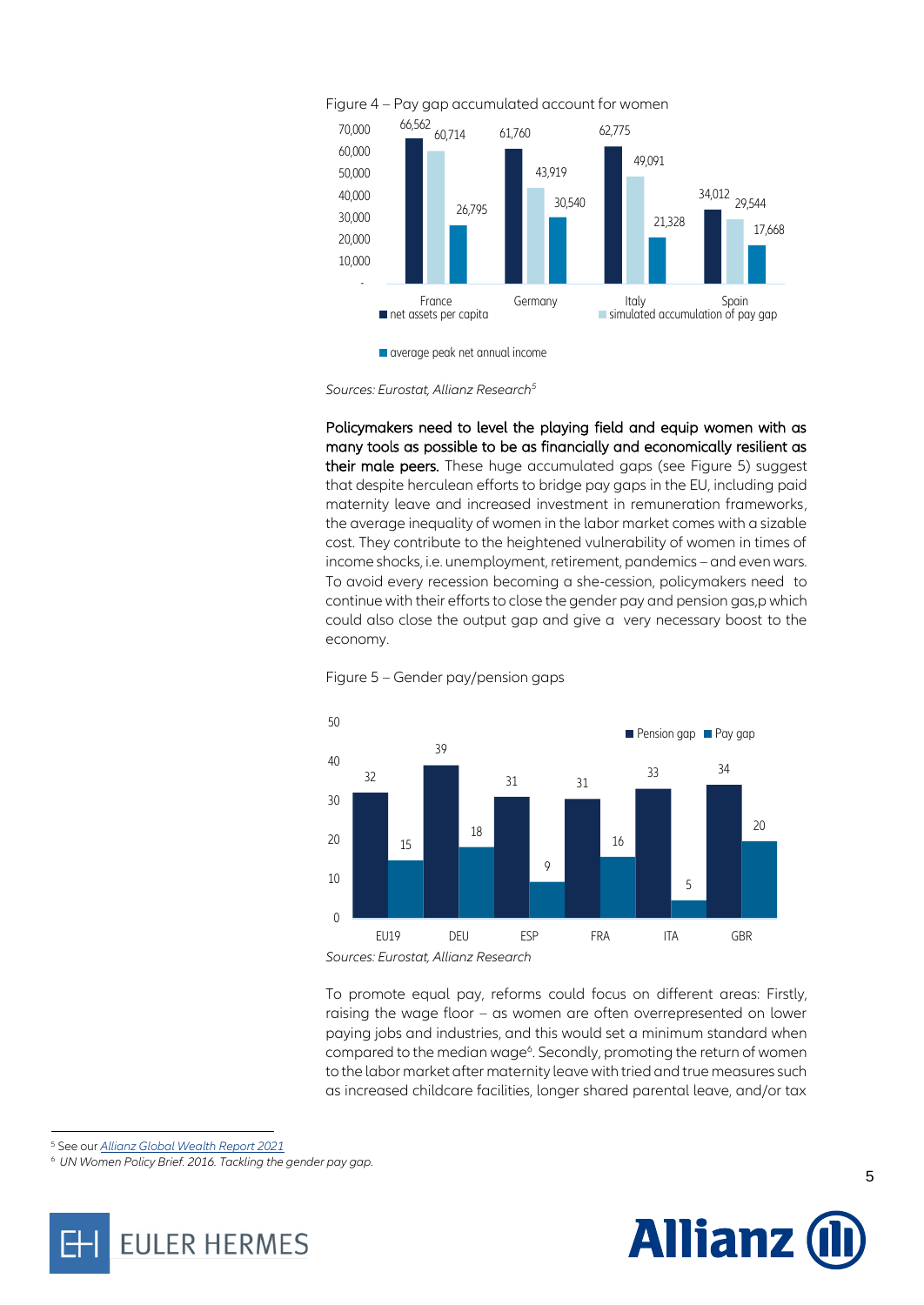incentives. And finally, increasing representation of women in political and economic decision-making positions. Employed women hardly make it to the top: Women accounted for 7.8% of board chairs and 8.2 % of CEOs in the fourth quarter of 2020, according to the EU Commission. Increasing representation of women in leadership positions can help reduce up to 10% of the gender pay gap as manager wages are found to be almost twice that of other employees (in the US). 7

EULER HERMES

EΗ



<sup>7</sup> *Visier Insights Report. 2021.Gender Pay Equity Progress Hangs in the Balance.*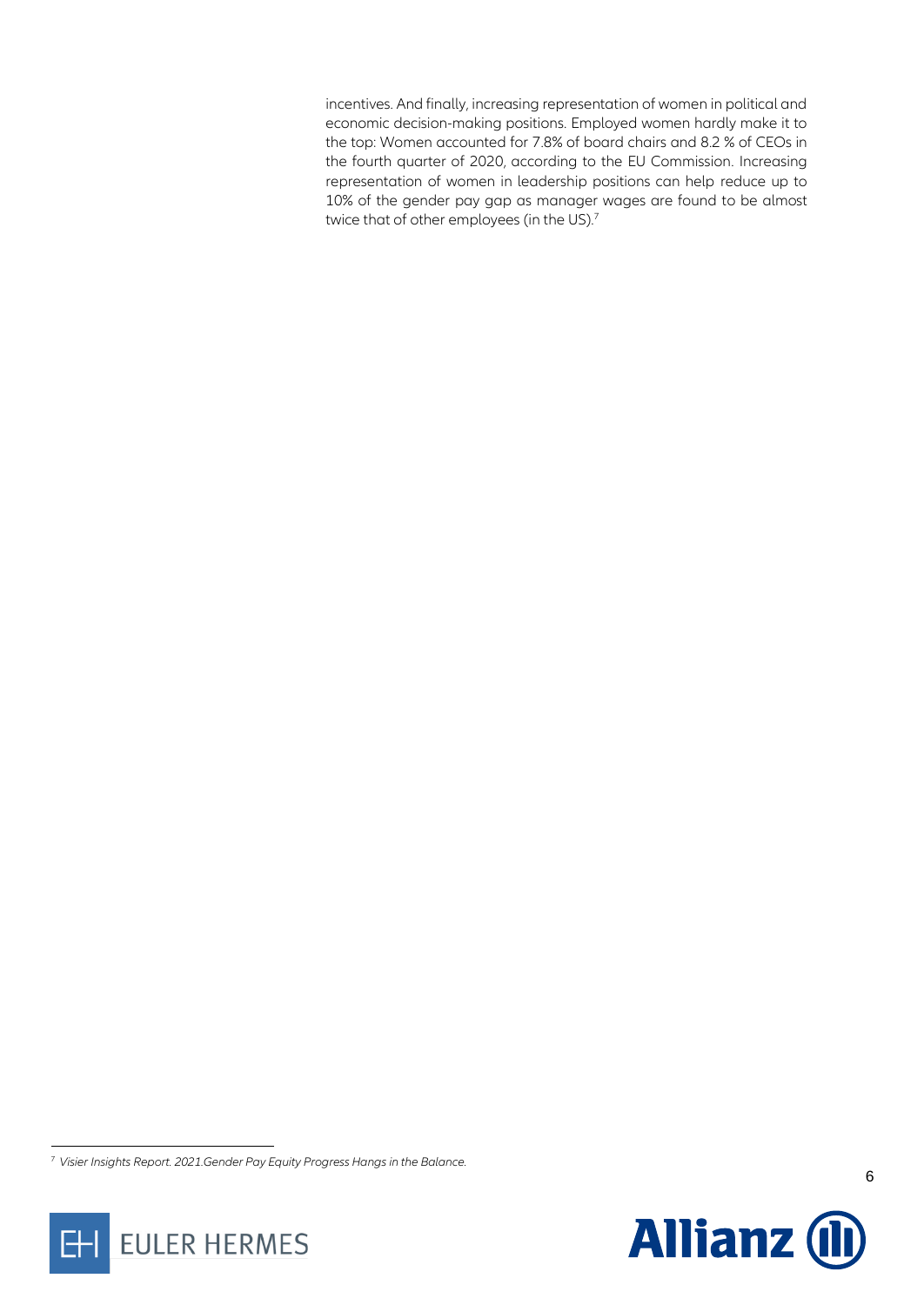#### Appendix:

## 0 5 10 15 20 25 Germany Spain Italy Public Private

Figure 6: The unadjusted gender pay gap by economic control (%), 2020

Table 1: The unadjusted gender pay gap by economic activity (%), 2020

| Unadjusted gender<br>gap by economic<br>(NACE) activity (%) | <b>Business</b><br>economy (B<br>to $N$ ) | <b>Manufacturing</b><br>(C) | Electricity, gas,<br>steam and air<br>conditioning<br>supply (D) | Water supply;<br>sewerage, waste<br>management and<br>remediation<br>activities (E) | Construction<br>(F) | Information and<br>communication (J) | <b>Financial and</b><br>insurance<br>activities (K) | <b>Real estate</b><br>activities (L) | Professional,<br>scientific and<br>technical<br>activities (M) |
|-------------------------------------------------------------|-------------------------------------------|-----------------------------|------------------------------------------------------------------|-------------------------------------------------------------------------------------|---------------------|--------------------------------------|-----------------------------------------------------|--------------------------------------|----------------------------------------------------------------|
| Germany                                                     | 21.6                                      | 21.8                        | 19.8                                                             | 24                                                                                  | 10.9                | 23.5                                 | 233                                                 | 15.5                                 | 27.5                                                           |
| Spain                                                       | 15.0                                      | 14.7                        | 12.7                                                             | 8.0                                                                                 | $-6.1$              | 8.6                                  | 132                                                 | 13.8                                 | 20.5                                                           |
| <b>France</b>                                               | 13.0                                      | 13.0                        | 9.7                                                              | $-37$                                                                               | $-10.9$             | 14.7                                 | 30.8                                                | 14.1                                 | 223                                                            |
| <b>Italy</b>                                                | 13.8                                      | 132                         | 11.0                                                             |                                                                                     | 5.0                 | 14.8                                 | 22.9                                                | 133                                  | 262                                                            |

*Source: Eurostat*



EULER HERMES

Η